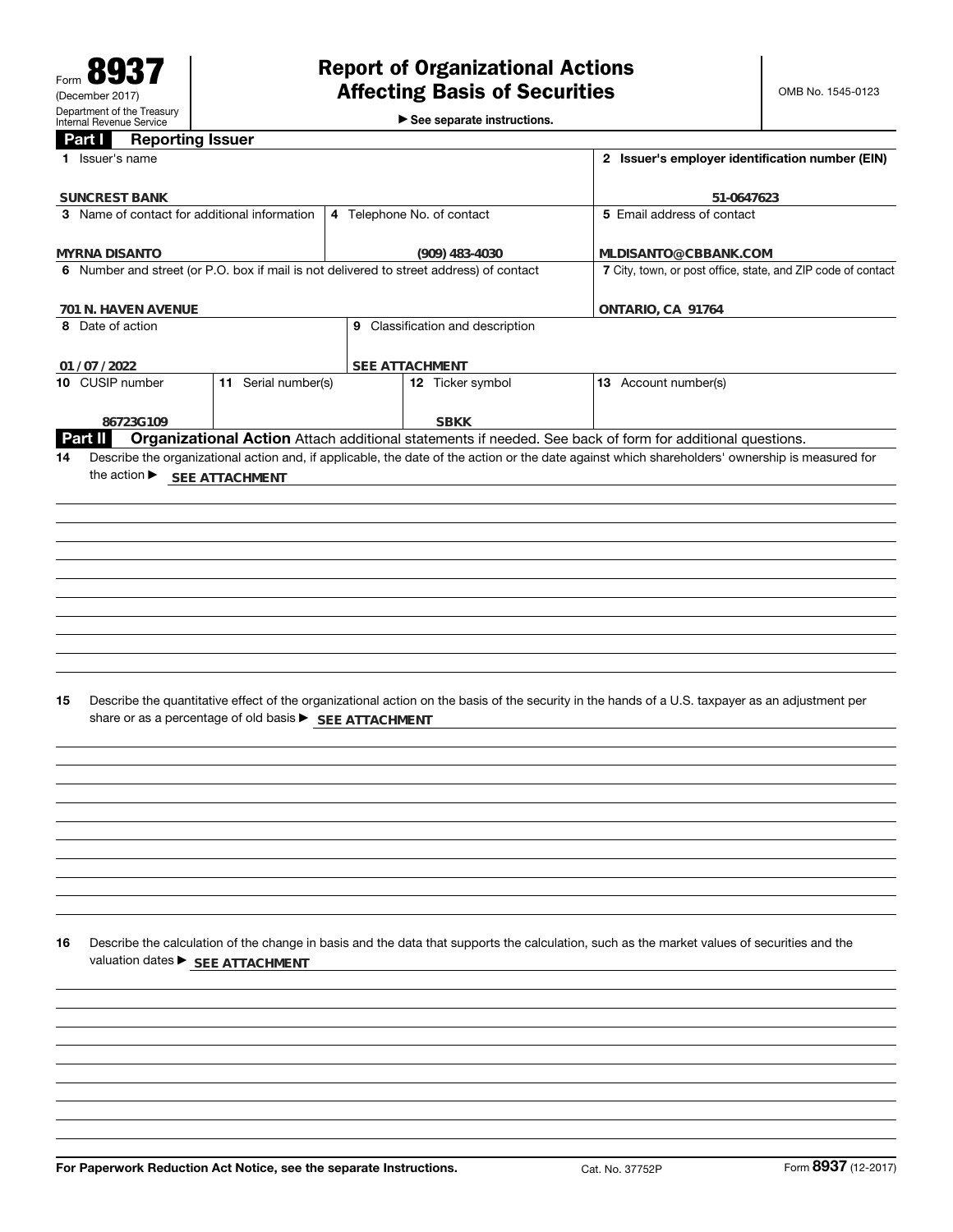| Form 8937 (12-2017) | Page $\blacktriangle$ |
|---------------------|-----------------------|
|---------------------|-----------------------|

| Part II |                 | <b>Organizational Action (continued)</b>                                                                                                                                                                                                                                                                                 |                                       |                                 |
|---------|-----------------|--------------------------------------------------------------------------------------------------------------------------------------------------------------------------------------------------------------------------------------------------------------------------------------------------------------------------|---------------------------------------|---------------------------------|
| 17      |                 | List the applicable Internal Revenue Code section(s) and subsection(s) upon which the tax treatment is based ▶                                                                                                                                                                                                           |                                       | SEE ATTACHMENT                  |
|         |                 |                                                                                                                                                                                                                                                                                                                          |                                       |                                 |
|         |                 |                                                                                                                                                                                                                                                                                                                          |                                       |                                 |
|         |                 |                                                                                                                                                                                                                                                                                                                          |                                       |                                 |
|         |                 |                                                                                                                                                                                                                                                                                                                          |                                       |                                 |
|         |                 |                                                                                                                                                                                                                                                                                                                          |                                       |                                 |
|         |                 |                                                                                                                                                                                                                                                                                                                          |                                       |                                 |
|         |                 |                                                                                                                                                                                                                                                                                                                          |                                       |                                 |
|         |                 |                                                                                                                                                                                                                                                                                                                          |                                       |                                 |
|         |                 |                                                                                                                                                                                                                                                                                                                          |                                       |                                 |
|         |                 |                                                                                                                                                                                                                                                                                                                          |                                       |                                 |
|         |                 |                                                                                                                                                                                                                                                                                                                          |                                       |                                 |
|         |                 |                                                                                                                                                                                                                                                                                                                          |                                       |                                 |
| 18      |                 | Can any resulting loss be recognized? ▶ SEE ATTACHMENT                                                                                                                                                                                                                                                                   |                                       |                                 |
|         |                 |                                                                                                                                                                                                                                                                                                                          |                                       |                                 |
|         |                 |                                                                                                                                                                                                                                                                                                                          |                                       |                                 |
|         |                 |                                                                                                                                                                                                                                                                                                                          |                                       |                                 |
|         |                 |                                                                                                                                                                                                                                                                                                                          |                                       |                                 |
|         |                 |                                                                                                                                                                                                                                                                                                                          |                                       |                                 |
|         |                 |                                                                                                                                                                                                                                                                                                                          |                                       |                                 |
|         |                 |                                                                                                                                                                                                                                                                                                                          |                                       |                                 |
|         |                 |                                                                                                                                                                                                                                                                                                                          |                                       |                                 |
|         |                 |                                                                                                                                                                                                                                                                                                                          |                                       |                                 |
|         |                 |                                                                                                                                                                                                                                                                                                                          |                                       |                                 |
|         |                 |                                                                                                                                                                                                                                                                                                                          |                                       |                                 |
|         |                 |                                                                                                                                                                                                                                                                                                                          |                                       |                                 |
|         |                 |                                                                                                                                                                                                                                                                                                                          |                                       |                                 |
| 19      |                 | Provide any other information necessary to implement the adjustment, such as the reportable tax year ▶ SEE ATTACHMENT                                                                                                                                                                                                    |                                       |                                 |
|         |                 |                                                                                                                                                                                                                                                                                                                          |                                       |                                 |
|         |                 |                                                                                                                                                                                                                                                                                                                          |                                       |                                 |
|         |                 |                                                                                                                                                                                                                                                                                                                          |                                       |                                 |
|         |                 |                                                                                                                                                                                                                                                                                                                          |                                       |                                 |
|         |                 |                                                                                                                                                                                                                                                                                                                          |                                       |                                 |
|         |                 |                                                                                                                                                                                                                                                                                                                          |                                       |                                 |
|         |                 |                                                                                                                                                                                                                                                                                                                          |                                       |                                 |
|         |                 |                                                                                                                                                                                                                                                                                                                          |                                       |                                 |
|         |                 |                                                                                                                                                                                                                                                                                                                          |                                       |                                 |
|         |                 |                                                                                                                                                                                                                                                                                                                          |                                       |                                 |
|         |                 |                                                                                                                                                                                                                                                                                                                          |                                       |                                 |
|         |                 |                                                                                                                                                                                                                                                                                                                          |                                       |                                 |
|         |                 |                                                                                                                                                                                                                                                                                                                          |                                       |                                 |
|         |                 | Under penalties of perjury, I declare that I have examined this return, including accompanying schedules and statements, and to the best of my knowledge and<br>belief, it is true, correct, and complete. Declaration of preparer (other than officer) is based on all information of which preparer has any knowledge. |                                       |                                 |
| Sign    |                 |                                                                                                                                                                                                                                                                                                                          |                                       |                                 |
| Here    |                 | Signature $\blacktriangleright$                                                                                                                                                                                                                                                                                          | 2/18/22<br>Date $\blacktriangleright$ |                                 |
|         |                 |                                                                                                                                                                                                                                                                                                                          |                                       |                                 |
|         |                 | E. Allen Nicholson<br>Print your name ▶                                                                                                                                                                                                                                                                                  | <b>Title ▶</b>                        | EVP and Chief Financial Officer |
| Paid    |                 | Preparer's signature<br>Print/Type preparer's name                                                                                                                                                                                                                                                                       | Date                                  | <b>PTIN</b><br>if<br>Check      |
|         | Preparer        | noticeffotte<br><b>KRISTINE HOEFLIN</b>                                                                                                                                                                                                                                                                                  | 2/18/22                               | self-employed<br>P00786821      |
|         | <b>Use Only</b> | MOSS ADAMS LLP<br>Firm's name                                                                                                                                                                                                                                                                                            |                                       | 91-0189318<br>Firm's EIN ▶      |
|         |                 | 2040 MAIN STREET, STE 900 IRVINE, CA 92614<br>Firm's address ▶                                                                                                                                                                                                                                                           |                                       | $(949)$ 221 - 4000<br>Phone no. |

Send Form 8937 (including accompanying statements) to: Department of the Treasury, Internal Revenue Service, Ogden, UT 84201-0054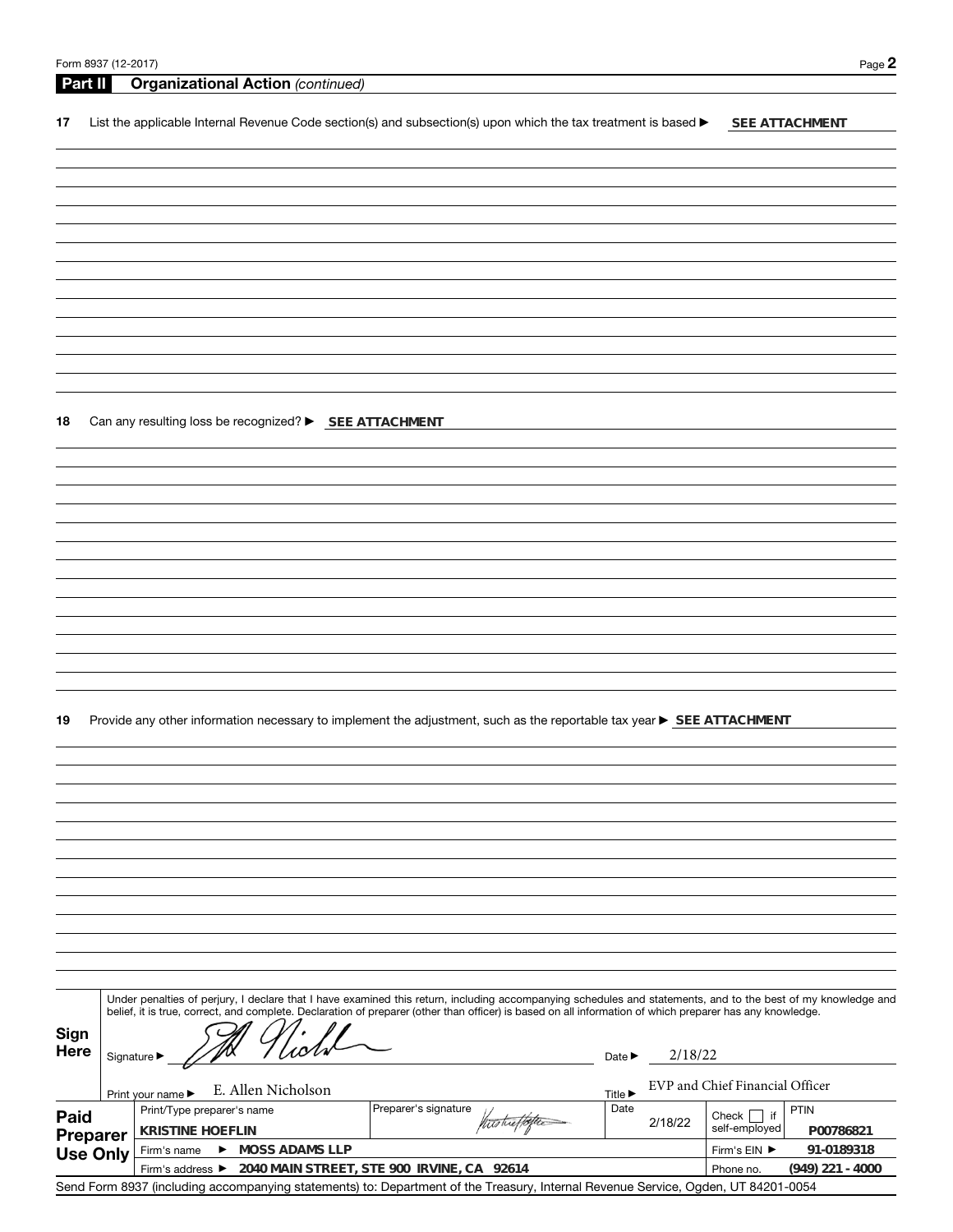# **Suncrest Bank Attachment to Form 8937 Report of Organizational Actions Affecting Basis of Securities**

## **Form 8937 Part I, Box 9:**

The securities subject to reporting include all shares of CVB Financial Corp. ("CVB") common stock issued in exchange for the outstanding common stock of Suncrest Bank ("Suncrest") as a result of the merger of Suncrest with and into CVB on January 7, 2022.

## **Form 8937 Part II, Box 14:**

On January 7, 2022, Suncrest completed a merger with CVB. Pursuant to the terms and conditions of the Agreement and Plan of Merger, dated as of July 27, 2021, Suncrest merged with and into Citizens Business Bank, a wholly‐owned subsidiary of CVB. As a result of the merger, CVB is the surviving corporation with Citizens Business Bank continuing as the surviving banking corporation while Suncrest ceased to exist as a corporation.

As noted in the Agreement and Plan of Merger, dated July 27, 2021, Suncrest shareholders received .6970 shares of CVB common stock and \$2.69 in cash for each share of Suncrest stock. No fractional shares of CVB common stock were issued in the merger, rather CVB paid cash in lieu of fractional shares.

## **Form 8937 Part II, Box 15 & 16:**

The Merger was structured to qualify as a reorganization within the meaning of Section 368(a) of the Internal Revenue Code, as amended. The tax basis of the shares of CVB common stock received by a Suncrest shareholder will be the same as the basis of the shares of Suncrest common stock surrendered in exchange for the shares of CVB common stock, plus any gain recognized by such shareholder in the Merger, and minus any cash received by the shareholder in the Merger. Pursuant to the applicable tax provisions, gain is recognized as a result of the Merger to the extent that the fair market value of stock and cash received exceeds the basis in the shares, but gain shall not be recognized in excess of the amount of cash received. Loss is not recognized. The fair market value of CVB common stock, based on the stock price at the time of merger, as listed on the NASDAQ, is \$22.87

A Suncrest shareholder who received cash in lieu of a fractional share interest in CVB common stock will be treated as having received such cash in full payment for such fractional share of stock. Since the shareholder did not receive CVB common stock in exchange for the fractional share interest, there will be no new basis to compute.